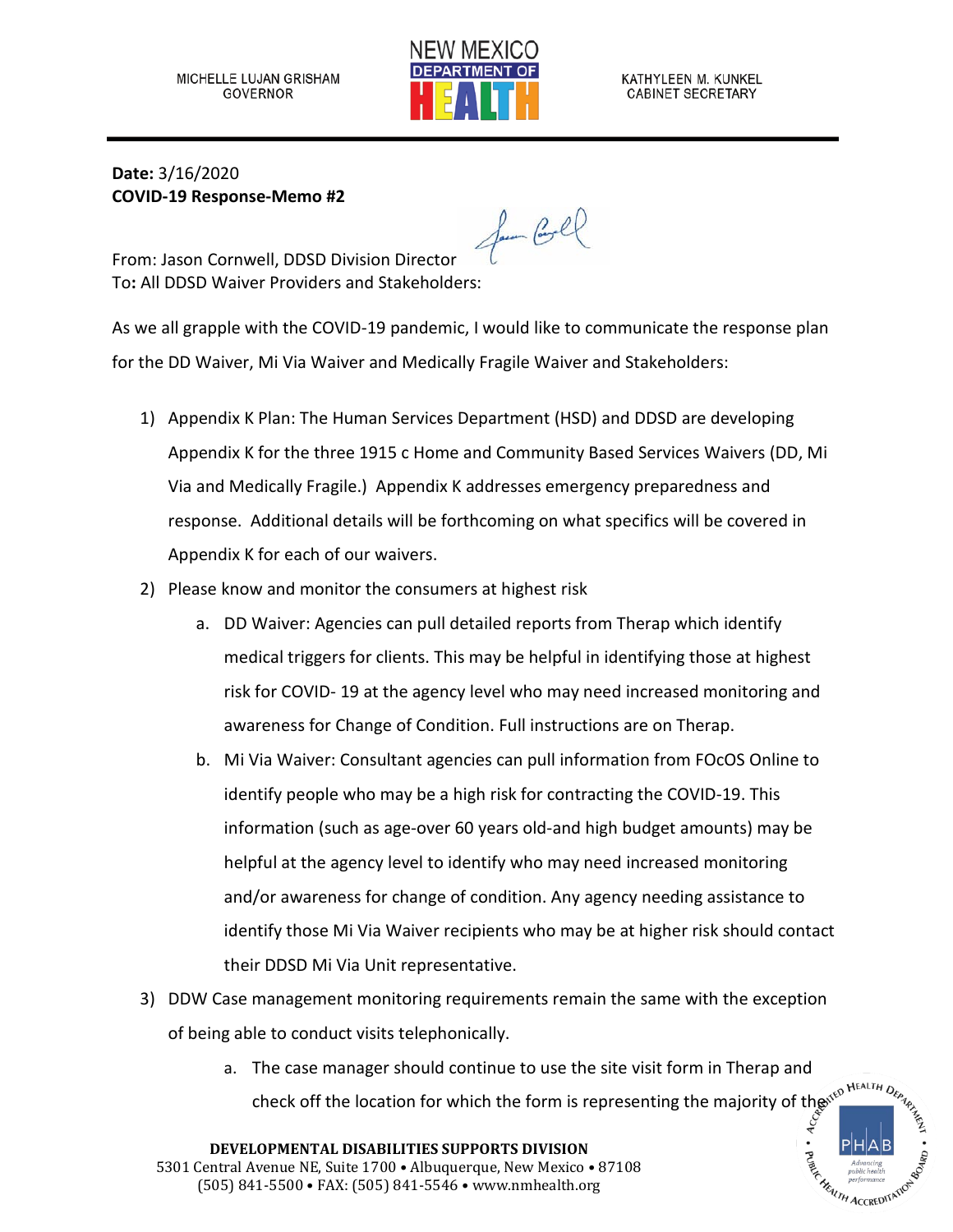monitoring. If the provider agency does not have electronic files available for review, the case manager should interview agency staff service coordinator to complete the necessary monitoring. Focus should be on health and safety and individual accommodations made for COVID-19. Please also make a notation in the text box (outside of the questionnaire pop up) that the visit was telephonic /remote

- b. For monthly case management billing, the requirement is to meet obligations per person whether it be face to face or remote work at this time.
- 4) Mi Via Waiver Consultant monitoring requirements remain the same with the exception of being able to conduct quarterly face-to-face visits telephonically.
	- a. The Consultant should continue to use the Mi Via Quarterly In-Person Update form and mark the visit was telephonic/remote as the location. Focus should be on health and safety and individual accommodations made for COVID-19.
	- b. For quarterly Consultant billing, the requirement is to meet obligations per person whether it be face to face or remote work at this time.
- 5) Community Direct Support and Customized Community Group Support in the Mi Via Waiver may be billed in the participant's home starting Monday, March 16, 2020.
- 6) ISP/SSP meetings/transitions meetings can be held electronically/telephonically in accordance with current NMAC when possible. All actual move dates should be scheduled for after April 5, 2020, if possible.
- 7) If annual and revision ISP/SSPs and budgets are submitted less than required timelines, due to this pandemic, agencies will not be penalized by QMB/DDSD.
- 8) Regarding the necessity of providers/participants/Employer of Records/vendors conducting training of CARMP, HCP, MERP, Therapy/BSC Plans, and any other trainings, telephonic/remote training is acceptable. Providers must retain documentation of these trainings and provide them to the Division upon request
- 9) Critical health care by nursing should continue and may require nurses to go to the house (e.g., daily wound care). Health care is essential for health and safety of the